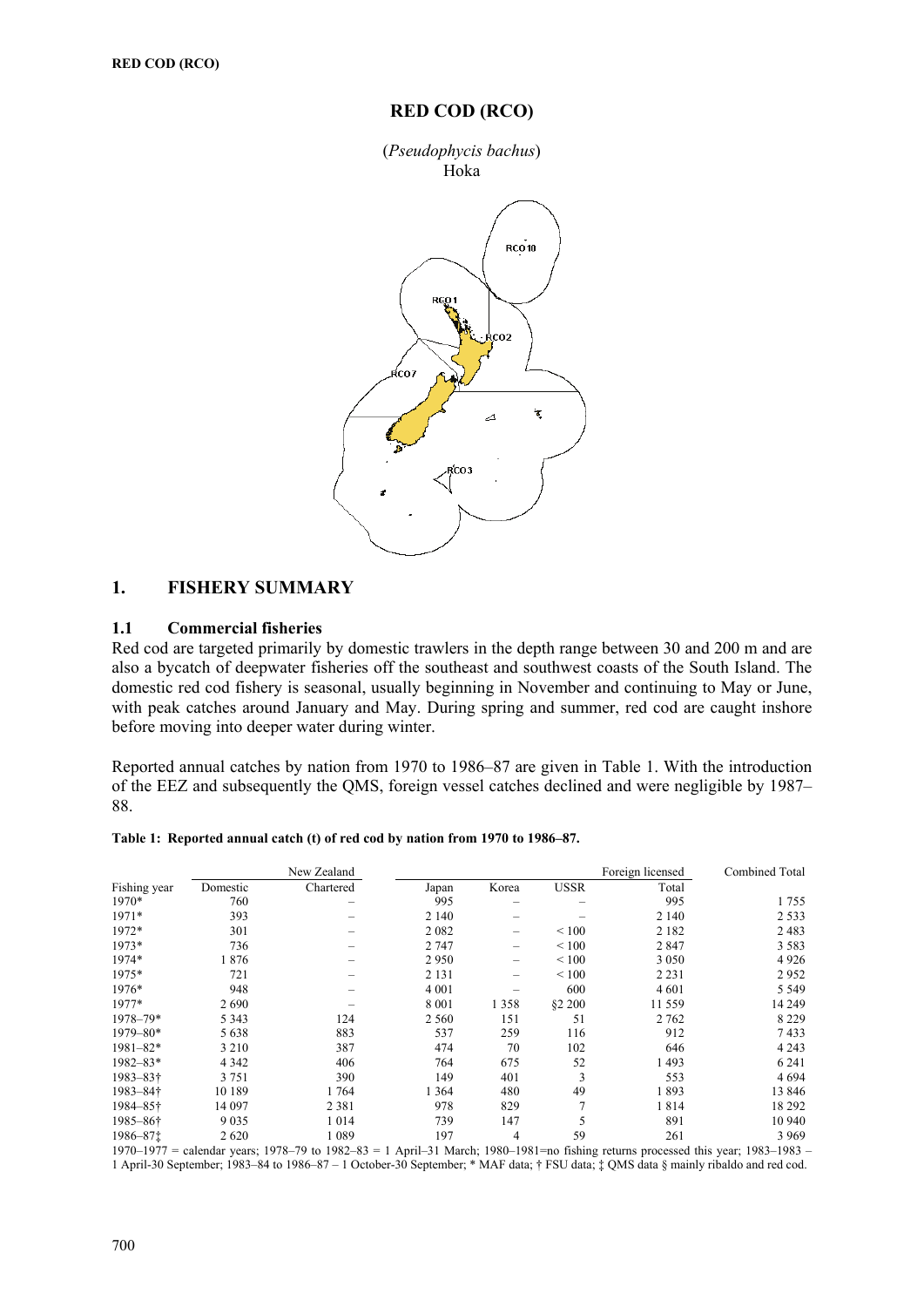Recent reported landings and TACCs of red cod by Fishstock are shown in Table 2, while Figure 1 depicts historical landings and TACC values for the three main RCO stocks.

| Table 2: Reported landings (t) of red cod by Fishstock from 1983–84 to 2007–08, and actual TACCs (t) for 1986–87 to |  |
|---------------------------------------------------------------------------------------------------------------------|--|
| 2007–08. QMS data from 1986–present.                                                                                |  |

| Fishstock    |          | RCO <sub>1</sub>         |          | RCO <sub>2</sub> |          | RCO <sub>3</sub> |          | RCO <sub>7</sub> |                  | RCO 10      |
|--------------|----------|--------------------------|----------|------------------|----------|------------------|----------|------------------|------------------|-------------|
| FMA(s)       |          | 1 & 9                    |          | 2 & 8            |          | 3, 4, 5 & 6      |          |                  |                  | 10          |
|              | Landings | <b>TACC</b>              | Landings | <b>TACC</b>      | Landings | <b>TACC</b>      | Landings | <b>TACC</b>      | Landings         | <b>TACC</b> |
| $1983 - 84*$ | 12       | —                        | 197      | —                | 9 3 5 7  |                  | 3051     |                  | $\bf{0}$         |             |
| 1984-85*     | 9        |                          | 126      |                  | 14 751   |                  | 1 4 4 2  |                  | $\bf{0}$         |             |
| $1985 - 86*$ | 6        | $\overline{\phantom{0}}$ | 48       |                  | 9 3 4 6  |                  | 408      |                  | $\boldsymbol{0}$ |             |
| 1986-87      | 5        | 30                       | 46       | 350              | 3 3 0 0  | 11 960           | 619      | 2 9 4 0          | $\boldsymbol{0}$ | 10          |
| 1987-88      | 8        | 40                       | 81       | 357              | 2878     | 12 182           | 1605     | 2982             | $\mathbf{0}$     | 10          |
| 1988-89      | 9        | 40                       | 85       | 359              | 7732     | 12 3 6 2         | 1 3 4 5  | 3 0 5 7          | $\boldsymbol{0}$ | 10          |
| 1989-90      | 8        | 42                       | 105      | 362              | 6589     | 13 018           | 800      | 3 1 0 5          | $\bf{0}$         | 10          |
| 1990-91      | 12       | 42                       | 68       | 364              | 4630     | 12 299           | 839      | 3 1 2 5          | $\boldsymbol{0}$ | 10          |
| 1991-92      | 26       | 42                       | 358      | 364              | 6 500    | 12 299           | 2 2 2 0  | 3 1 2 5          | $\boldsymbol{0}$ | 10          |
| 1992-93      | 46       | 42                       | 441      | 364              | 9633     | 12 3 8 9         | 4 0 8 3  | 3 1 2 5          | $\boldsymbol{0}$ | 10          |
| 1993-94      | 44       | 42                       | 477      | 364              | 7977     | 12 3 8 9         | 2992     | 3125             | $\theta$         | 10          |
| 1994-95      | 63       | 42                       | 762      | 364              | 12 603   | 12 3 8 9         | 3 5 6 9  | 3 1 2 5          | $\boldsymbol{0}$ | 10          |
| 1995-96      | 28       | 42                       | 584      | 500              | 11 038   | 12 3 8 9         | 3728     | 3 1 2 5          | $\mathbf{0}$     | 10          |
| 1996-97      | 42       | 42                       | 396      | 500              | 10 056   | 12 3 8 9         | 3710     | 3 1 2 5          | $\theta$         | 10          |
| 1997-98      | 22       | 42                       | 192      | 500              | 9972     | 12 3 8 9         | 2 700    | 3 1 2 5          | $\boldsymbol{0}$ | 10          |
| 1998-99      | 10       | 42                       | 282      | 500              | 13 9 26  | 12 3 8 9         | 2055     | 3 1 2 5          | $\boldsymbol{0}$ | 10          |
| 1999-00      | 3        | 42                       | 130      | 500              | 4 8 2 4  | 12 3 8 9         | 633      | 3 1 2 5          | $\theta$         | 10          |
| $2000 - 01$  | 5        | 42                       | 112      | 500              | 2 7 7 6  | 12 3 8 9         | 1538     | 3 1 2 5          | $\boldsymbol{0}$ | 10          |
| $2001 - 02$  | 6        | 42                       | 150      | 500              | 2 8 6 2  | 12 3 8 9         | 1 4 0 9  | 3 1 2 6          | $\boldsymbol{0}$ | 10          |
| $2002 - 03$  | 8        | 42                       | 144      | 500              | 5 107    | 12 3 8 9         | 1657     | 3 1 2 6          | $\boldsymbol{0}$ | 10          |
| $2003 - 04$  | 11       | 42                       | 225      | 500              | 7724     | 12 3 8 9         | 2 3 5 8  | 3 1 2 6          | $\mathbf{0}$     | 10          |
| $2004 - 05$  | 21       | 42                       | 423      | 500              | 4 2 1 2  | 12 3 8 9         | 3 0 5 2  | 3 1 2 6          | $\boldsymbol{0}$ | 10          |
| $2005 - 06$  | 24       | 42                       | 372      | 500              | 3 2 2 2  | 12 3 8 9         | 3 0 6 1  | 3 1 2 6          | $\boldsymbol{0}$ | 10          |
| $2006 - 07$  | 25       | 42                       | 256      | 500              | 1877     | 12 3 8 9         | 3 3 9 3  | 3 1 2 6          | $\boldsymbol{0}$ | 10          |
| $2007 - 08$  | 12       | 42                       | 225      | 500              | 3 2 3 6  | 4 600            | 2984     | 3 1 2 6          | $\boldsymbol{0}$ | 10          |

| Fishstock   |                                                        |             |  |
|-------------|--------------------------------------------------------|-------------|--|
| FMA(s)      |                                                        | Total       |  |
|             | Landings§                                              | <b>TACC</b> |  |
| 1983-84*    | 13848                                                  |             |  |
| 1984-85*    | 18 29 2                                                |             |  |
| 1985-86*    | 10 940                                                 |             |  |
| 1986-87     | 3 9 7 0                                                | 15 290      |  |
| 1987-88     | 4 5 0 6                                                | 15 571      |  |
| 1988-89     | 9 1 7 1                                                | 15828       |  |
| 1989-90     | 7502                                                   | 16 537      |  |
| 1990-91     | 5 5 4 9                                                | 15 840      |  |
| 1991-92     | 9 1 0 4                                                | 15 840      |  |
| 1992-93     | 14 203                                                 | 15 9 30     |  |
| 1993-94     | 11491                                                  | 15 9 30     |  |
| 1994-95     | 16 997                                                 | 15 9 30     |  |
| 1995-96     | 15 350                                                 | 16 066      |  |
| 1996-97     | 14 204                                                 | 16 066      |  |
| 1997-98     | 12886                                                  | 16 066      |  |
| 1998-99     | 16 273                                                 | 16 066      |  |
| 1999-00     | 5 5 9 0                                                | 16 066      |  |
| $2000 - 01$ | 4 4 3 2                                                | 16 066      |  |
| $2001 - 02$ | 4 4 2 7                                                | 16 067      |  |
| $2002 - 03$ | 6916                                                   | 16 067      |  |
| $2003 - 04$ | 10 3 18                                                | 16 067      |  |
| $2004 - 05$ | 7708                                                   | 16 067      |  |
| $2005 - 06$ | 6679                                                   | 16 067      |  |
| 2006-07     | 5 5 5 1                                                | 16 067      |  |
| $2007 - 08$ | 6457                                                   | 8 2 7 8     |  |
| *FSU data.  |                                                        |             |  |
|             | § Includes landings from unknown areas before 1986-87. |             |  |
|             |                                                        |             |  |

Historically the bulk of the reported landings were taken from RCO 3, in particular the Canterbury Bight and Banks Peninsula areas, but since 2003–04 the RCO 3 fishery has been in decline and the RCO 7 2006–07 landings exceeded the RCO 3 landings for the first time. The red cod fishery is characterised by large variations in catches between years. Research indicates that this interannual variation in catch is due to varied recruitment causing biomass fluctuations rather than a change in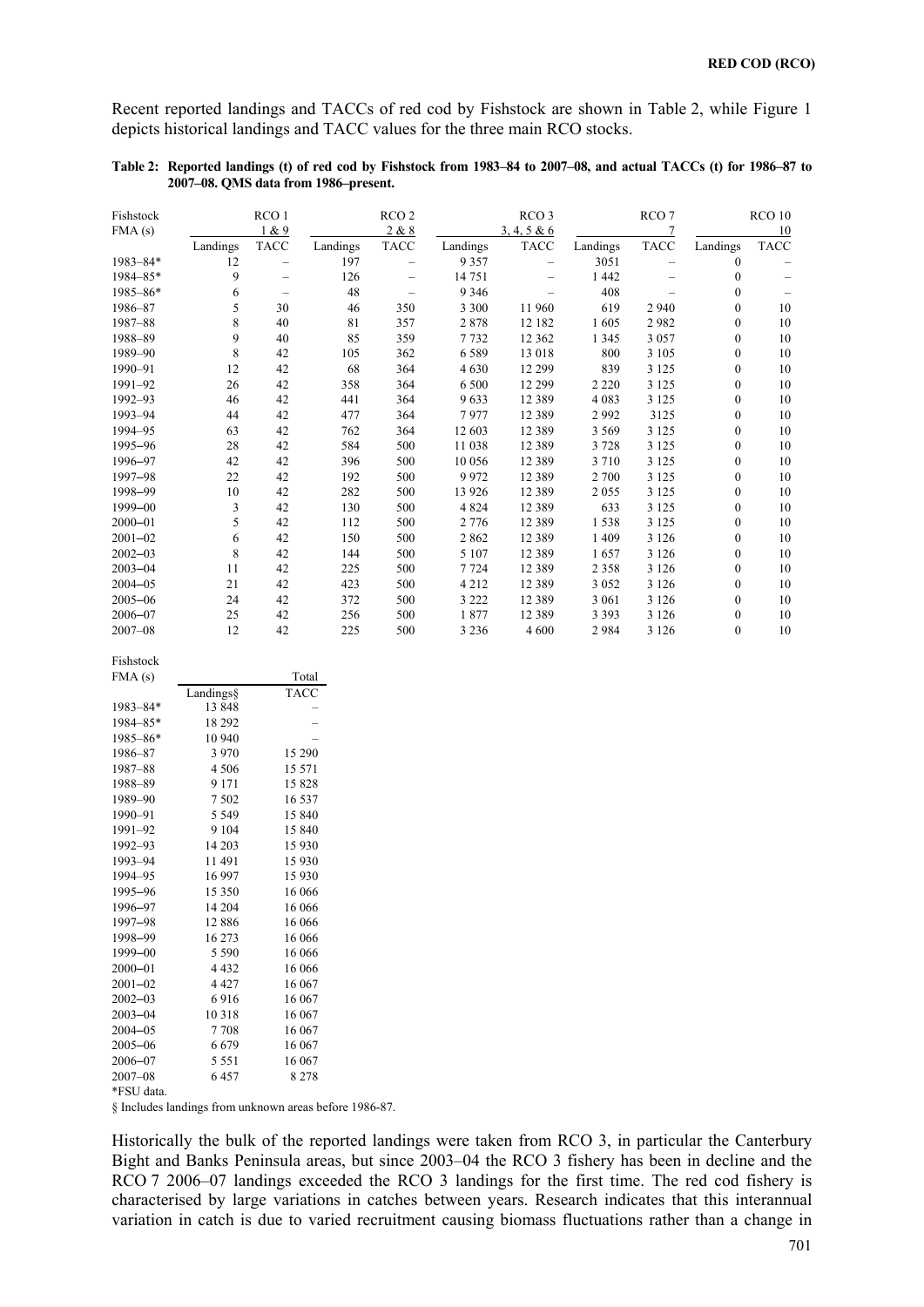### **RED COD (RCO)**

catchability. Annual landings have been substantially lower than the TACCs in all QMAs since 1999– 00 and, with the exception of the 2003–04 fishing year, total catches have been below 10 000 t. Total landings are at their lowest levels since 2002–03, as a result of substantial declines in catches in RCO 3. The RCO 3 TACC was reduced by 63% from the 1st October 2007 to 4600 t, with the TAC being set at 4930t (customary, recreational and other sources of mortality were allocated 5, 95 and 230 t respectively).



**Figure 1: Historical landings and TACC for the three main RCO stocks. From top left: RCO2 (Central East), RCO3 (South East Coast), and RCO 7 (Challenger). Note that these figures do not show data prior to entry into the QMS.** 

## **1.2 Recreational fisheries**

Recreational fishers take red cod, particularly on the east coast of the South Island. Results of five separate recreational fishing surveys are shown in Table 3.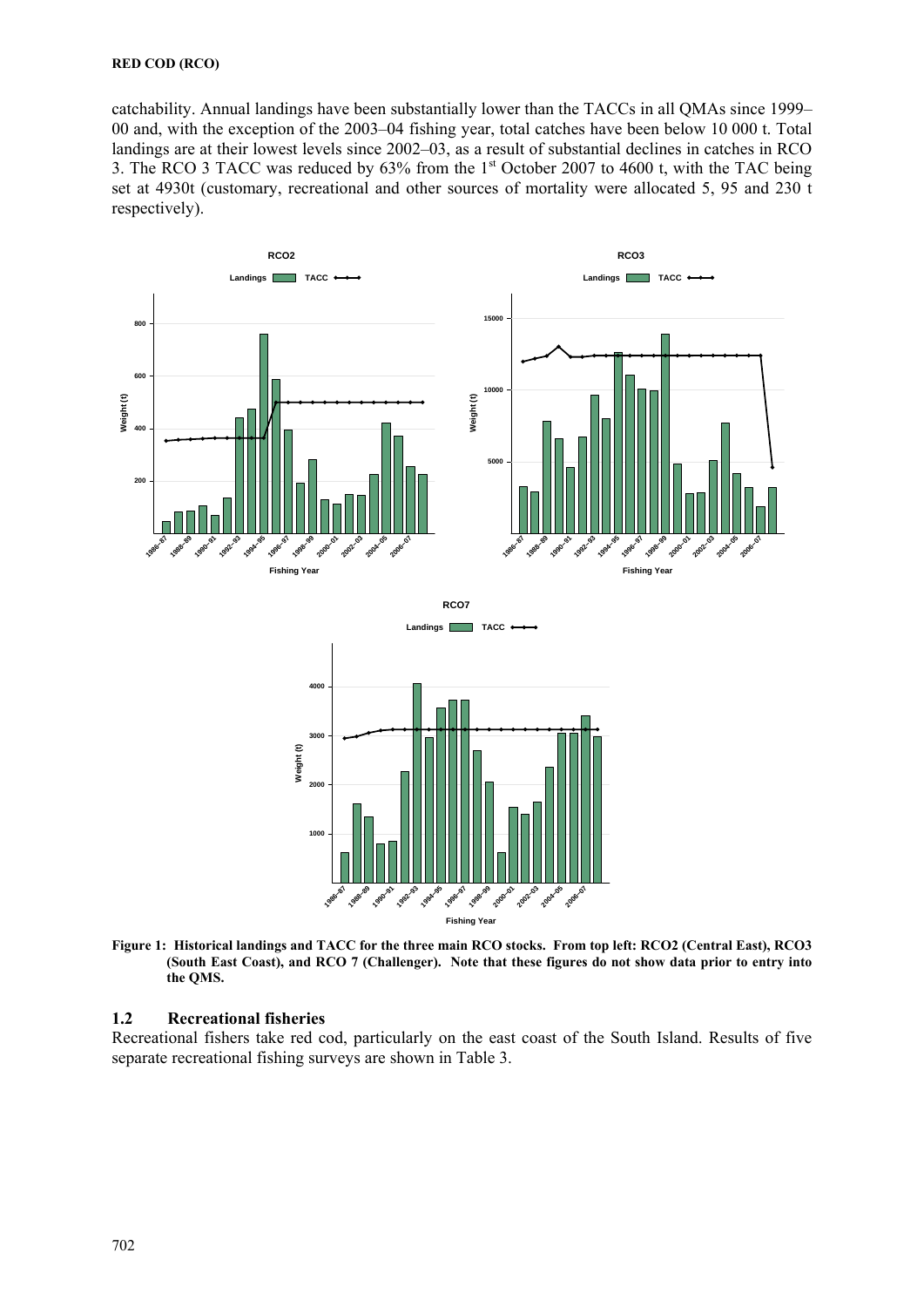**Table 3: Estimated number and weight of red cod harvested by recreational fishers, by Fishstock and survey. Surveys were carried out in different years in the Ministry of Fisheries regions: South in 1991–92, Central in 1992–93, North in 1993–94 (Teirney** *et al***. 1997) and nationally in 1996 (Bradford 1998) and 1999–00 (Boyd & Reilly 2002). Survey harvest is presented as a range to reflect the uncertainty in the estimates.** 

| Fishstock        | Survey   | Number  | CV% | <b>Estimated harvest</b><br>range $(t)$ | <b>Estimated point</b><br>estimate $(t)$<br>1991-92 |
|------------------|----------|---------|-----|-----------------------------------------|-----------------------------------------------------|
| RCO <sub>3</sub> | South    | 104 000 | 16  | $90 - 120$                              |                                                     |
| RCO <sub>7</sub> | South    | 1 000   |     | $0 - 5$                                 |                                                     |
|                  |          |         |     |                                         | 1992-93                                             |
| RCO <sub>2</sub> | Central  | 151 000 | 19  | $105 - 155$                             |                                                     |
| RCO <sub>7</sub> | Central  | 1 100   | 34  | $5 - 15$                                |                                                     |
| 1993-94          |          |         |     |                                         |                                                     |
| RCO <sub>1</sub> | North    | 9000    | 34  | $5 - 15$                                |                                                     |
|                  |          |         |     |                                         | 1996                                                |
| RCO <sub>1</sub> | National | 11 000  | 18  | $5 - 15$                                | 11                                                  |
| RCO <sub>2</sub> | National | 88 000  | 11  | $80 - 105$                              | 92                                                  |
| RCO <sub>3</sub> | National | 99 000  | 10  | $90 - 115$                              | 103                                                 |
| RCO 7            | National | 38 000  | 15  | $30 - 50$                               | 40                                                  |
|                  |          |         |     |                                         | 1999-00                                             |
| RCO <sub>1</sub> | National | 21 000  | 36  | $5 - 11$                                | 8                                                   |
| RCO <sub>2</sub> | National | 39 000  | 25  | $8 - 14$                                | 11                                                  |
| RCO <sub>3</sub> | National | 207 000 | 25  | $210 - 349$                             | 280                                                 |
| RCO <sub>7</sub> | National | 23 000  | 50  | $5 - 14$                                | 9                                                   |

 A key component of the estimating recreational harvest from diary surveys is determining the proportion of the population that fish. The Recreational Technical Working Group concluded that the harvest estimates from the diary surveys should be used only with the following qualifications: a) they may be very inaccurate; b) the 1996 and earlier surveys contain a methodological error; and, c) the 2000 and 2001 estimates are implausibly high for many important fisheries. The 1999–00 harvest estimates for each Fishstock should be evaluated with reference to the coefficient of variation.

## **1.3 Customary non-commercial fisheries**

Quantitative estimates of the current level of customary non-commercial catch are not available.

#### **1.4 Illegal catch**

Quantitative estimates of the level of illegal catch are not available.

## **1.5 Other sources of mortality**

Processing limits on red cod are sometimes imposed to discourage fishers from landing red cod when the species cannot be processed or when markets are poor. This practice has encouraged dumping. Processing limits are currently less of a problem than in earlier years.

## **2. BIOLOGY**

Red cod are a fast-growing, short-lived species with few fish in the commercial fishery older than six years. Red cod grow to about 25 cm total length (TL) in the first year, followed by annual growth increments of around 15, 10 and 5 cm. Growth of sexes is similar for the first two years, after which females tend to grow faster than males and reach a larger overall length. Sexual maturity ranges from 45 to 55 cm TL with a mean value of 52 cm TL for both sexes at an age of 2–3 years. *M* has been estimated to equal 0.76 for both sexes. In 1995, ageing of red cod was validated using marginal zone analysis.

In the 1989–90 to 1992–93 fishing years, 80% of the landings in RCO 3 were  $2^+$  and  $3^+$  fish (50– 57 cm TL). The sex ratio of the commercial catch during this period was skewed towards females during November (F:M ratio of 3.4:1) with the ratio tending to even out by May. Schools are generally comprised of single age cohorts rather than a mix of age classes.

Spawning in red cod varies with latitude, with spawning occurring later at higher latitudes. In the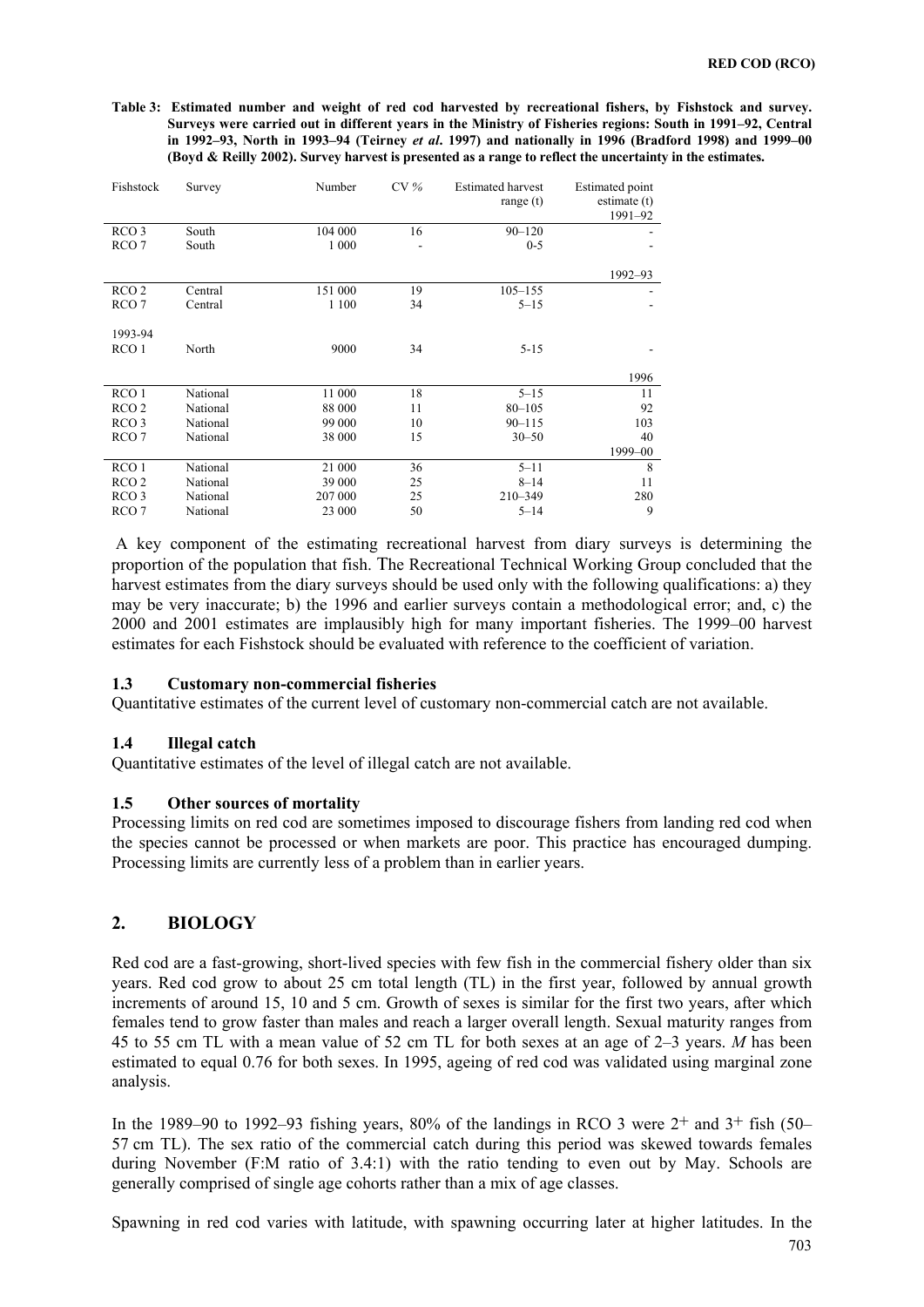Canterbury Bight, spawning occurs from August to October. No definite spawning grounds have been identified on the southeast coast, but there is some evidence that red cod spawn in deeper water  $($ 300-750 m). Running ripe fish were caught on the Puysegur Bank in 600 m during the Southland trawl survey in February 1994. Juvenile red cod are found in offshore waters after the spawning period; however, no nursery grounds are known for this species.

Red cod are seasonally abundant, with schools appearing in the Canterbury Bight and Banks Peninsula area around November. These schools are feeding aggregations and are not found in these waters after about June. Catch data indicates that they move into deeper water after this time. Recruitment is highly variable resulting in large variations in catches between years.

Biological parameters relevant to the stock assessment are shown in Table 4.

| Fishstock<br>RCO <sub>3</sub> | 1. Natural mortality $(M)$                                                |         |              |      |         |              | Estimate<br>0.76 |       | Source<br>Beentjes (1992) |
|-------------------------------|---------------------------------------------------------------------------|---------|--------------|------|---------|--------------|------------------|-------|---------------------------|
|                               | 2. Weight = $a(\text{length})^b$ (Weight in g, length in cm fork length). |         |              |      |         |              |                  |       |                           |
|                               |                                                                           | Females |              |      |         | Males        |                  |       |                           |
|                               | a                                                                         | b       |              |      | a       | b            |                  |       |                           |
| RCO <sub>3</sub>              | 0.00074                                                                   | 3.059   |              |      | 0.0145  | 2.892        |                  |       | Beentjes (1992)           |
|                               | 3. von Bertalanffy growth parameters                                      |         |              |      |         |              |                  |       |                           |
|                               |                                                                           |         |              |      | Females |              |                  | Males |                           |
|                               |                                                                           |         | $L_{\infty}$ | k    | to      | $L_{\infty}$ | k                | to    |                           |
| RCO <sub>3</sub>              |                                                                           |         | 76.5         | 0.41 | $-0.03$ | 68.5         | 0.47             | 0.06  | Horn (1995)               |
| RCO <sub>7</sub>              |                                                                           |         | 79.6         | 0.49 | 0.20    | 68.2         | 0.53             | 0.22  | Beentjes (2000)           |

**Table 4: Estimates of biological parameters for red cod.** 

## **3. STOCKS AND AREAS**

The number of red cod stocks is unknown. There are no new data which would alter the stock boundaries given in previous assessment documents.

## **4. STOCK ASSESSMENT**

No recent stock assessments have been carried out on any red cod stocks. Previous assessments were undertaken, however, these are outdated but details appear in previous versions of the Plenary report.

Trawl survey biomass estimates are available from one *Tangaroa* and four *Kaharoa* time series (Table 5, Figures 2, 3 and 4). In 2001, the Inshore FAWG recommended that the summer east coast South Island trawl survey be discontinued due to the extreme variability in the catchability of the target species. The winter series was re-instated in 2007 and will be run initially for 3 consecutive years. The East and West Coast South Island trawl surveys track both biomass and population length structure.

**Table 5: Biomass indices (t) and coefficients of variation (CV). (– no data). Vertical and areal availability and vulnerability were assumed to equal 1.0. Pre-recruit biomass are red cod < 41 cm.** 

|                  |              |                                    |                              |                |          | Pre-recruit biomass |          |
|------------------|--------------|------------------------------------|------------------------------|----------------|----------|---------------------|----------|
| Fishstock        | Area         | Trip code                          | Date                         | <b>Biomass</b> | $\%$ CV  | 197                 | $%$ CV   |
| RCO 2            | East coast   | <b>KAH 9304</b>                    | Feb-Mar 1993                 | 913            | 52       |                     | 31       |
|                  | North Island | <b>KAH 9402</b><br><b>KAH 9502</b> | Feb-Mar 1994<br>Feb-Mar 1995 | 1 2 9 8<br>469 | 50<br>36 | 547<br>47           | 52<br>34 |
| RCO <sub>3</sub> | East coast   | KAH 9105                           | May-Jun 1991                 | 3 5 4 5        | 33       | 1 787               | 44       |
|                  | South Island | <b>KAH 9205</b>                    | May-Jun 1992                 | 4 5 2 7        | 40       | 2.277               | 50       |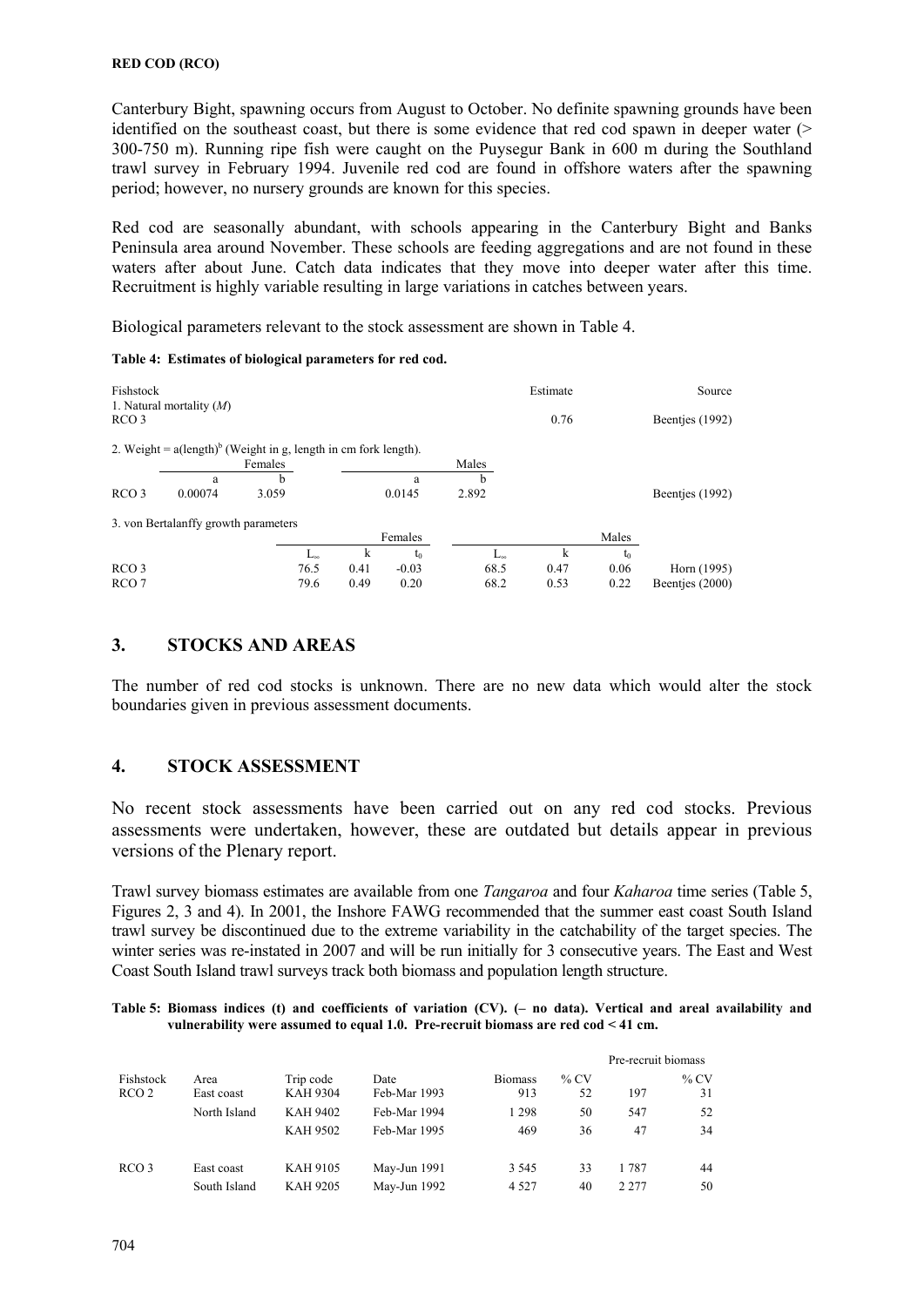#### **Table 5 continued:**

|                  |              |                 |                 |                |        | Pre-recruit biomass |        |
|------------------|--------------|-----------------|-----------------|----------------|--------|---------------------|--------|
| Fishstock        | Area         | Trip code       | Date            | <b>Biomass</b> | $%$ CV |                     | $%$ CV |
| RCO <sub>3</sub> | (Winter)     | <b>KAH 9306</b> | May-Jun 1993    | 5 601          | 29     | 1 2 5 2             | 50     |
|                  |              | <b>KAH 9406</b> | May-Jun 1994    | 5 8 0 3        | 31     | 3 6 2 5             | 37     |
|                  |              | <b>KAH 9606</b> | May-Jun 1996    | 4 5 6 7        | 30     | 664                 | 31     |
|                  |              | <b>KAH0705</b>  | May-Jun 2007    | 1486           | 25     | 190                 | 33     |
|                  |              | <b>KAH0806</b>  | May-Jun 2008    | 1812           | 50     | 1695                | 50     |
| RCO <sub>3</sub> | Southland    | <b>TAN 9301</b> | Feb-Mar 1993    | 100            | 68     |                     |        |
|                  |              | <b>TAN 9402</b> | Feb-Mar 1994    | 707            | 68     |                     |        |
|                  |              | <b>TAN 9502</b> | Feb-Mar 1995    | 2 5 5 4        | 49     | 182                 | 66     |
|                  |              | <b>TAN 9604</b> | Feb-Mar 1996    | 33 390         | 94     | 736                 | 99     |
| RCO <sub>7</sub> | West coast   | <b>KAH 9204</b> | Mar-Apr 1992    | 2719           | 13     | 1 1 6 7             | 17     |
|                  | South Island | <b>KAH 9404</b> | Mar-Apr 1994    | 3 1 6 9        | 18     | 888                 | 25     |
|                  |              | <b>KAH 9504</b> | Mar-Apr 1995    | 3 1 2 3        | 15     | 1 0 0 7             | 18     |
|                  |              | <b>KAH 9701</b> | Mar-Apr 1997    | 2 5 4 6        | 23     | 1 3 5 3             | 28     |
|                  |              | <b>KAH 0004</b> | Mar-Apr 2000    | 414            | 26     |                     | -      |
|                  |              | <b>KAH 0304</b> | Mar-Apr 2003    | 906            | 24     | 290                 | 31     |
|                  |              | <b>KAH0503</b>  | Mar-Apr 2005    | 2610           | 18     | 501                 |        |
|                  |              | <b>KAH0704</b>  | Mar-Apr 2007    | 1638           | 19     | 842                 |        |
| RCO <sub>3</sub> | East coast   | <b>KAH 9618</b> | Dec-Jan 1996-97 | 10 634         | 23     | 4 1 0 1             | 23     |
|                  | South Island | <b>KAH 9704</b> | Dec-Jan 1997-98 | 7536           | 23     | 4426                | 24     |
|                  | (Summer)     | <b>KAH 9809</b> | Dec-Jan 1998-99 | 12823          | 17     | 3 7 7 0             | 15     |
|                  |              | <b>KAH 9917</b> | Dec-Jan 1999-00 | 6690           | 30     | 2 7 2 8             | 41     |
|                  |              | <b>KAH 0014</b> | Dec-Jan 2000-01 | 1 4 0 2        | 82     | 1 2 8 3             | 89     |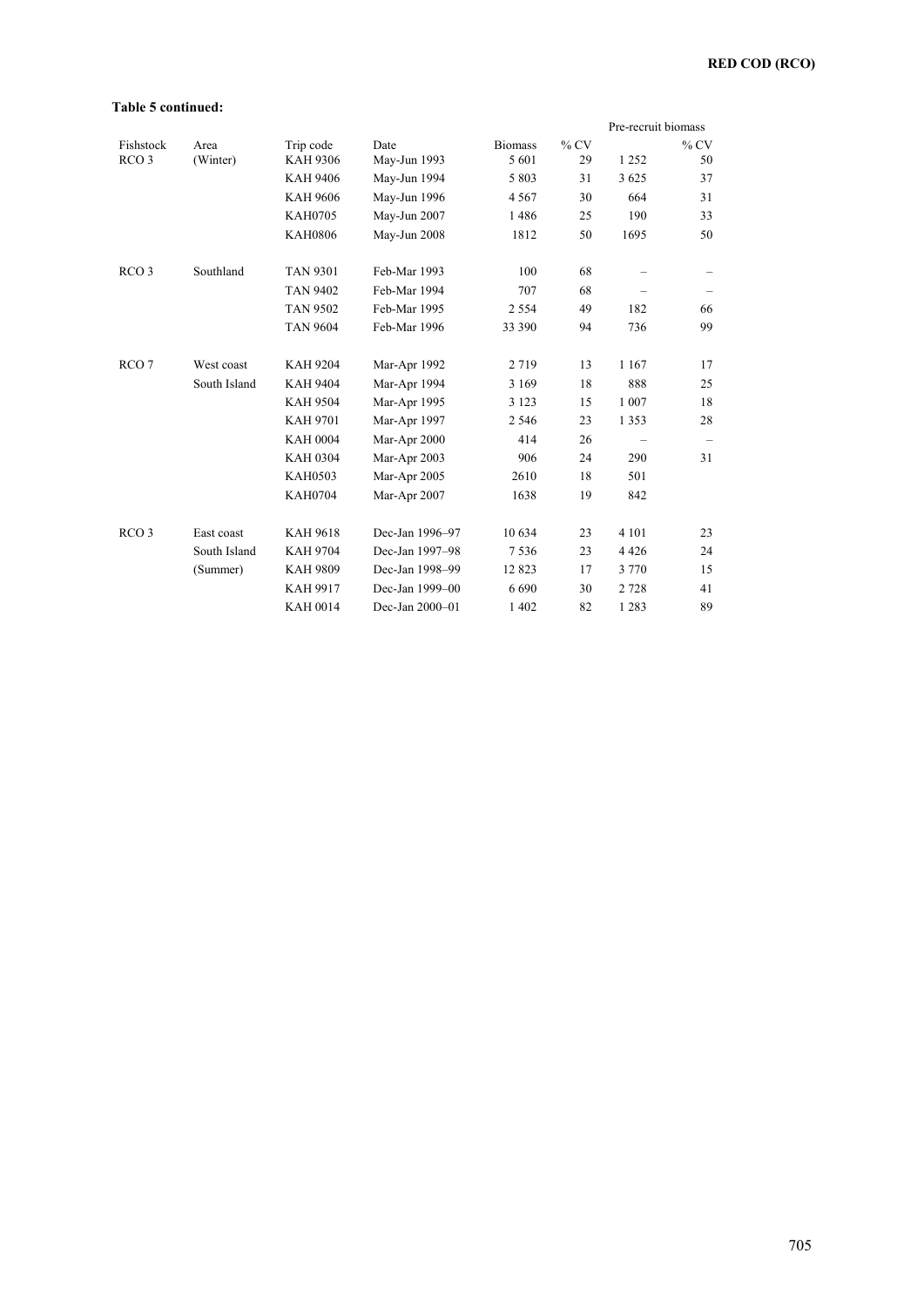

**Figure 2: Scaled length frequency distributions for red cod in 30–400 m, for all six winter ECSI surveys. M, males; F, females; (), CV.**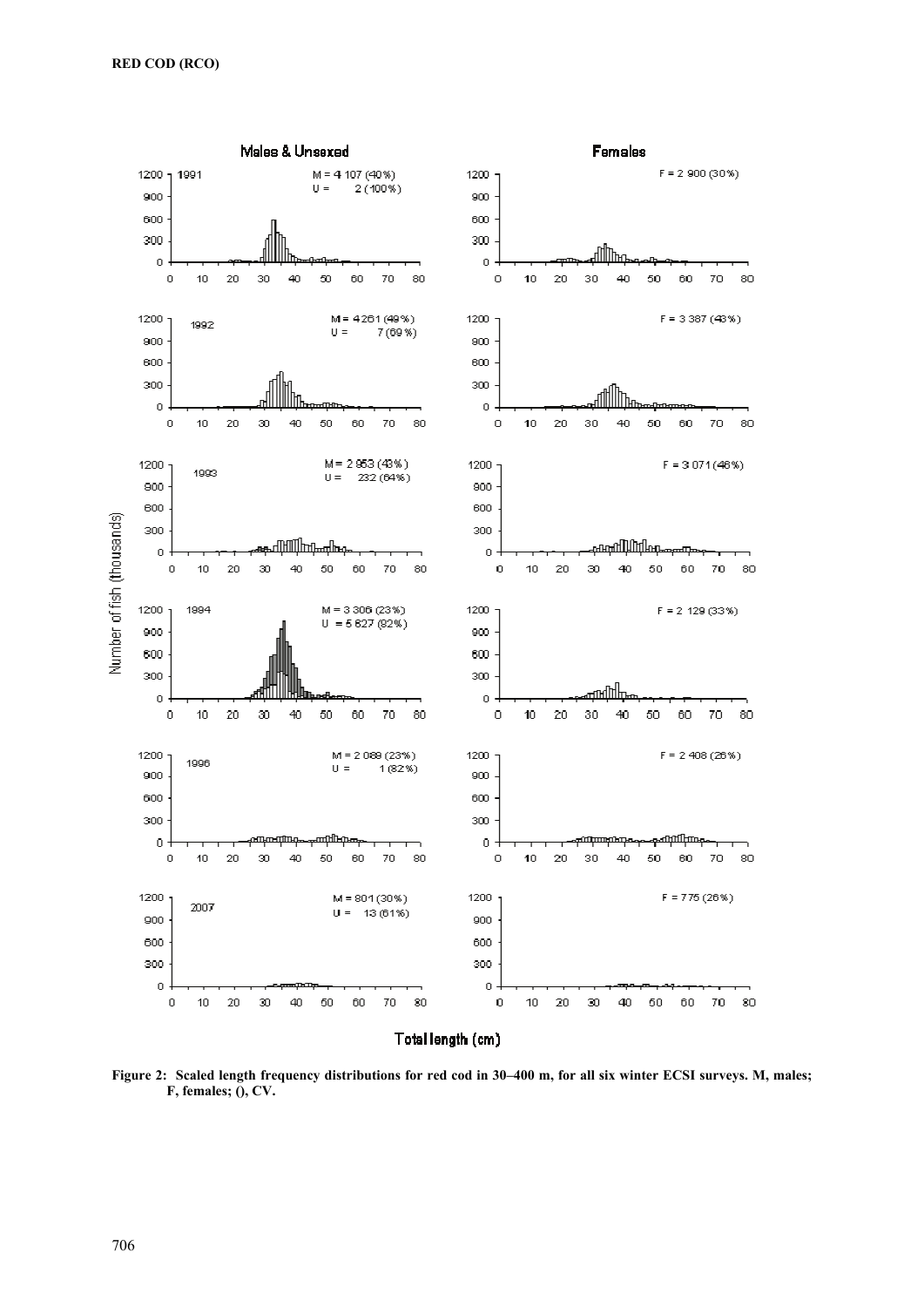

**Figure 3: Scaled length frequency distributions for red cod in 30–400 m, for all WCSI surveys. M, males; F, females; (), CV. (Stevenson 2007).**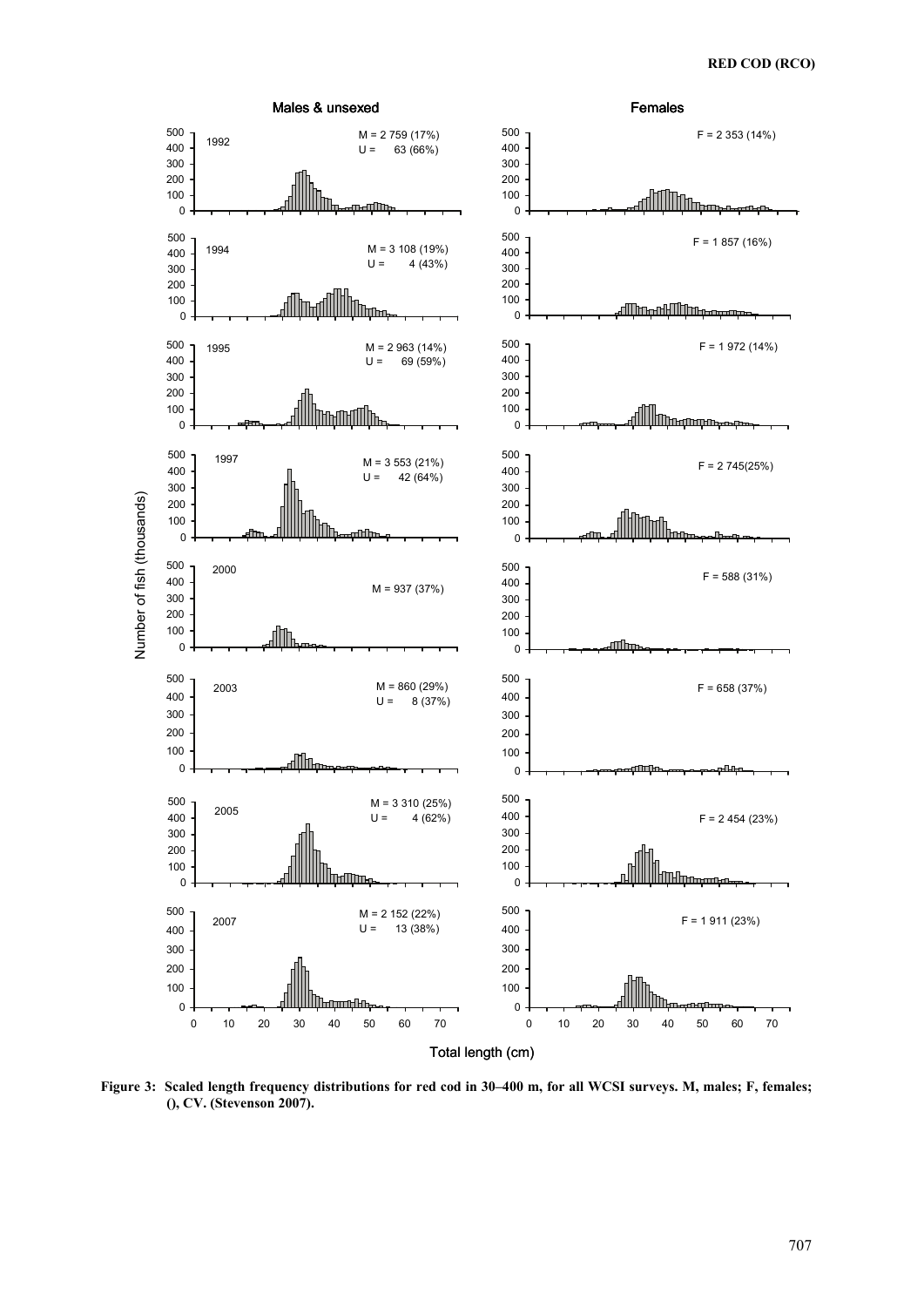

**Figure 4: Biomass trends ±95% CI (estimated from survey CV's assuming a lognormal distribution) and the time series mean (dotted line) from the West (top) and East (bottom) Coast South Island trawl surveys.** 

#### **4.5 Other factors**

There have been large fluctuations in red cod abundance and landings, particularly on the east and west coast of the South Island. This causes problems for the fishers who rely on red cod, and creates additional pressure on the ACE system. Changes in catch rates of red cod, combined with the recovery of other quota species since the introduction of the QMS, has resulted in a catch mix for which some fishers do not have the appropriate quota holdings. Bycatch species while targeting red cod are stargazer, red gurnard, elephant fish, rig, school shark, blue cod, groper and tarakihi. As a result, effort into targeting red cod may be reduced to alleviate bycatch problems, despite the availability of red cod quota.

## **5. STATUS OF THE STOCKS**

Yearly fluctuations in red cod catch (t) reflect changes in recruitment. Trawl surveys and catch sampling of red cod have shown that the fishery is based almost exclusively on two and three year old fish and is highly dependent on recruitment success.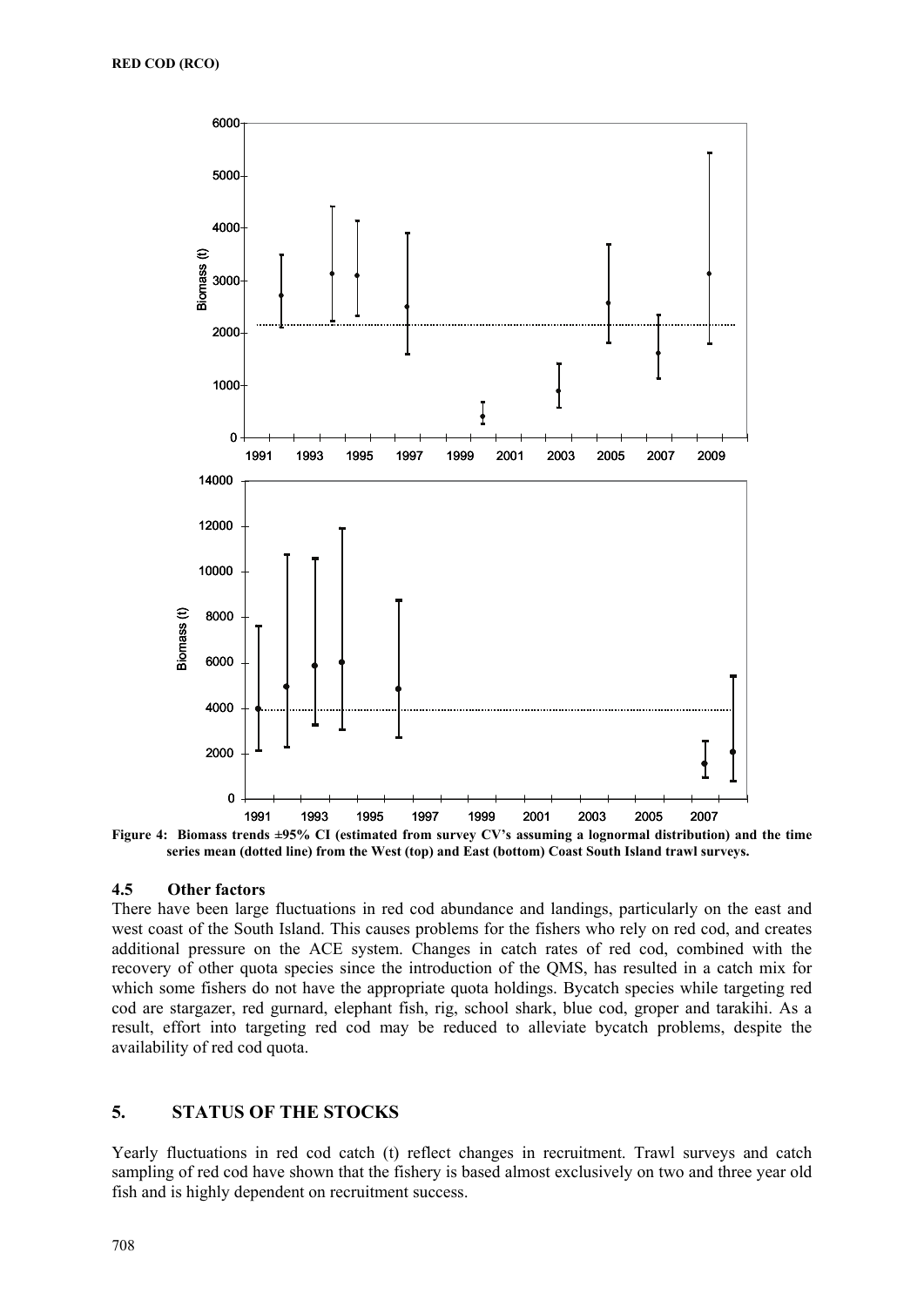The disparity between the TACC and reported landings indicates that the TACC is not generally attainable. The rationale for introducing and retaining a TACC of this magnitude was to provide the fishing industry with the flexibility to capitalise on years when red cod are plentiful. TACCs were exceeded in 1994–95 and 1998–99, when total catches were the highest since the introduction of the QMS. However, since then total landings have declined and recent catches in the major Fishstocks have been lower than the  $Y_{AV}$  and MIAEL method MCY estimates.

## **RCO 1 & RCO 2**

For RCO 1 and RCO 2 it is not known if the current TACCs and recent catch levels are sustainable or if they are at levels that will allow the stocks to move towards a size that will support the MSY.

## **RCO 3**

An analysis of recruitment–environment relationship showed that in RCO 3 there is a strong correlation between recruitment and environmental variables with a periodic 14 month time lag. The stock assessment model was sensitive to inclusion of the environment abundance index which predicts a sharp decline in recruitment in recent years. However, the predictive power of the environment– abundance model in RCO 3 proved to be poor for the most recent years (i.e., YCS estimates low and landings high).

For RCO 3 a constant catch at the level of the current TACC is unlikely to be attainable or sustainable in most years.

Catches and the winter East Coast South Island survey biomass index in 2006–07 were at their lowest recorded levels. These low catch and biomass estimates are likely a function of a depressed population, rather than from recruitment failure. This conclusion is based on the similarity of the size distribution of red cod in the recent winter survey compared to that of previous surveys (Figure 2).

## **RCO 7**

#### **Stock Structure Assumptions**

Stock boundaries are unknown, but for the purpose of this summary RCO 7 is considered to be a single management unit.

| <b>Stock Status</b>          |                                                         |
|------------------------------|---------------------------------------------------------|
| Year of Most Recent          | 2009 West Coast South Island trawl survey               |
| Assessment                   |                                                         |
| Reference Points             | Target: Not established                                 |
|                              | Soft Limit: Not established Hard Limit: Not established |
| Status in relation to Target | Unknown                                                 |
| Status in relation to Limits | Unknown                                                 |

| <b>Fishery and Stock Trends</b> |                                                                                                                                                                                                                        |
|---------------------------------|------------------------------------------------------------------------------------------------------------------------------------------------------------------------------------------------------------------------|
| Trend in Biomass or Proxy       | Red cod is a target species for the WCSI trawl survey series. Survey<br>biomass trends were relatively consistent throughout the 1990's but<br>dropped to a very low level in 2000 from which it recovered to near the |
|                                 | long-term mean in 2005 and 2007. The most recent point estimate<br>(provisional 2009) was the highest in the series.                                                                                                   |
| Trend in Fishing Mortality or   |                                                                                                                                                                                                                        |
| Proxy                           |                                                                                                                                                                                                                        |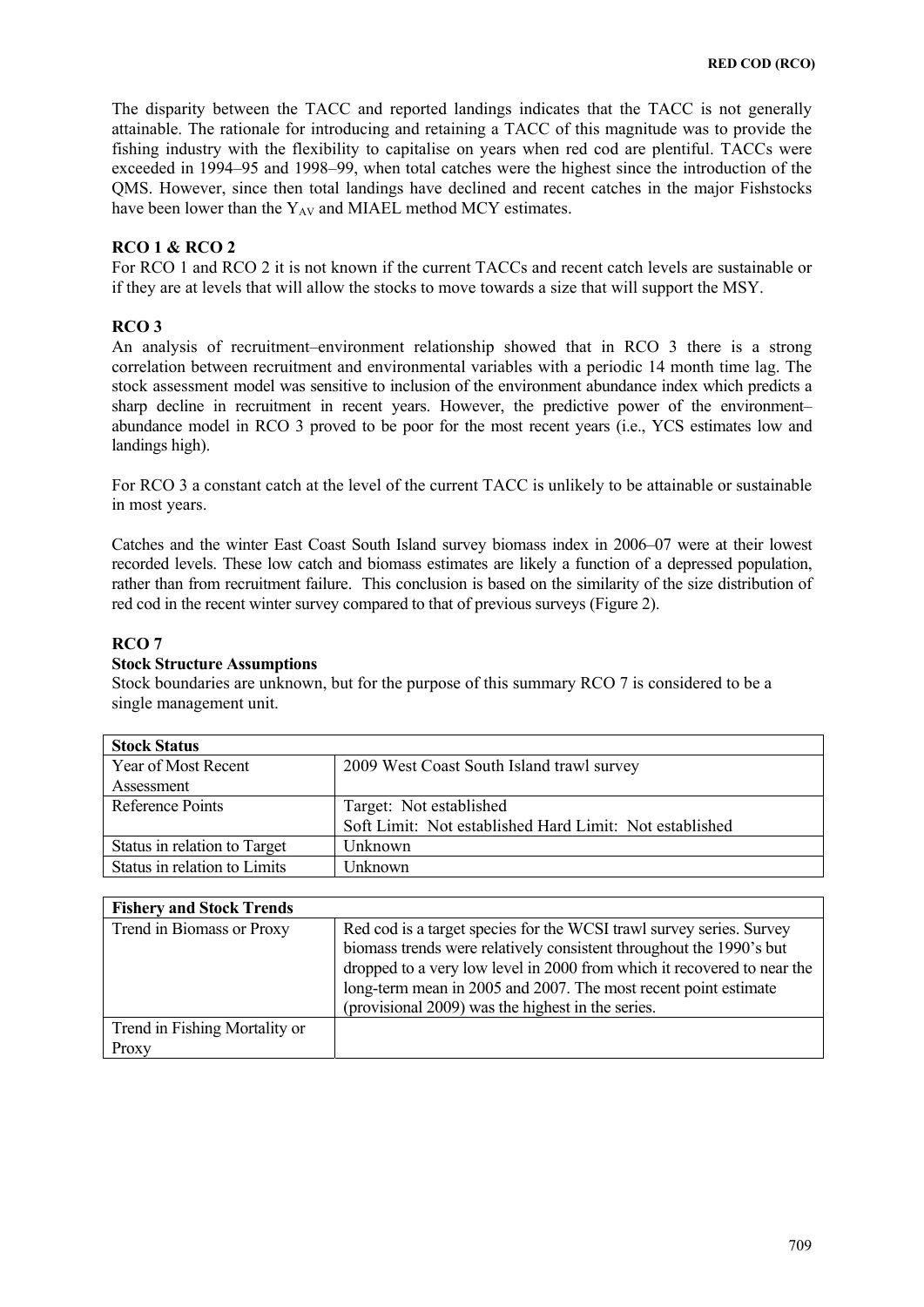

**West Coast South Island survey biomass (points) commercial catch (red line) and TACC (purple line) for the period 1990 to 2007. Horizontal line dashed is the mean biomass index, 1992–2007.** 

| Other Abundance Indices       | -                                                                  |
|-------------------------------|--------------------------------------------------------------------|
| Trends in Other Relevant      | Levels of recent recruitment are unknown, but length frequency     |
| <b>Indicator or Variables</b> | analysis from the West Coast South Island trawl survey showed that |
|                               | there were substantial numbers of 25-30 cm fish in 2005 and fewer  |
|                               | pre-recruits in 2007. Pre-recruits did not appear in substantial   |
|                               | numbers in 2000 or 2003.                                           |

| <b>Projections and Prognosis</b>      |                                                                                                                                                            |
|---------------------------------------|------------------------------------------------------------------------------------------------------------------------------------------------------------|
| <b>Stock Projections or Prognosis</b> | Recent quantitative stock projections are unavailable, and the previous<br>assessment is too outdated to be informative for such a short lived<br>species. |
| Probability of Current Catch /        | Soft Limit: Unknown                                                                                                                                        |
| TACC causing decline below            | Hard Limit: Unknown                                                                                                                                        |
| Limits                                |                                                                                                                                                            |

| <b>Assessment Methodology</b>  |                                                                           |                       |  |  |  |
|--------------------------------|---------------------------------------------------------------------------|-----------------------|--|--|--|
| <b>Assessment Type</b>         | Level 2: Agreed abundance index                                           |                       |  |  |  |
| <b>Assessment Method</b>       | Evaluation of survey biomass trends and length frequencies.               |                       |  |  |  |
| Main data inputs               | - West Coast South Island Survey biomass                                  |                       |  |  |  |
|                                | - Length frequency.                                                       |                       |  |  |  |
| Period of Assessment           | Latest assessment: 2009                                                   | Next assessment: 2011 |  |  |  |
| Changes to Model Structure and | N/A                                                                       |                       |  |  |  |
| Assumptions                    |                                                                           |                       |  |  |  |
| Major Sources of Uncertainty   | The 2009 survey biomass estimate is the highest in the series but it also |                       |  |  |  |
|                                | has the highest CV.                                                       |                       |  |  |  |

# **Qualifying Comments**

## **Fishery Interactions**

Red cod are primarily taken in conjunction with the following QMS species: stargazer, red gurnard,